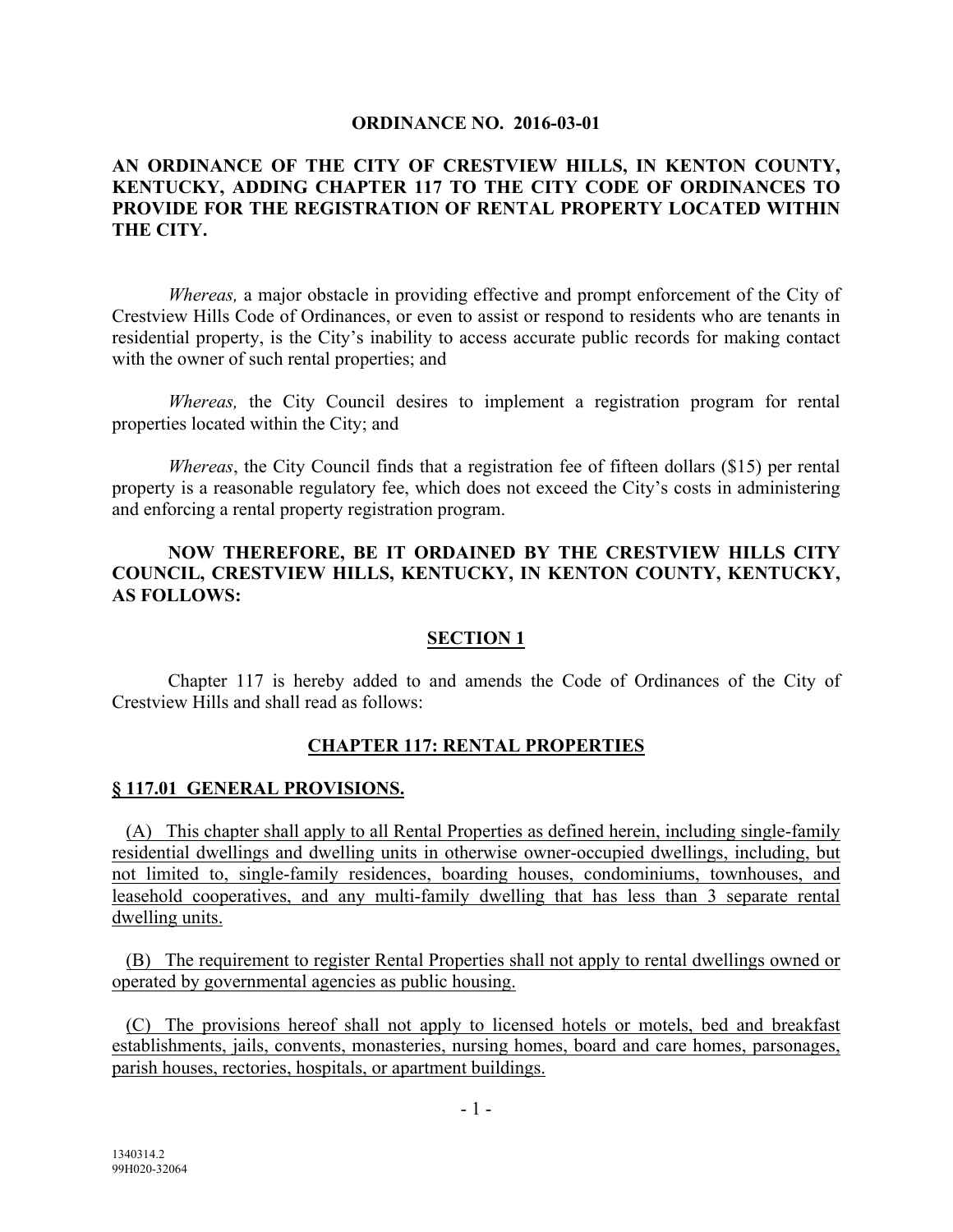## **§ 117.02 DEFINITIONS.**

 For the purpose of this chapter, the following definitions shall apply unless the context clearly indicates or requires a different meaning.

*OWNER*. Any person who, alone or jointly or severally with others:

 (1) Has legal title to any premise, building, or building unit, with or without accompanying actual possession thereof; or

 (2) Has charge/care, or control of any premise, building unit, as owner or agent of the owner, or any executor, administrator, trustee, or guardian of the estate of the owner.

*PERSON.* Any individual, firm, corporation, limited liability company, association, partnership, cooperative, or similar entity.

**RENTAL DWELLING.** Any residential structure or residential or commercial building, including mobile homes, containing one or more units, which the owner either actually rents or leases or intends to rent or lease to the public for residential purposes, excluding those buildings not covered by this chapter.

*RENTAL DWELLING UNIT.* A room or group of rooms located within a Rental Dwelling and forming a single habitable unit

**RENTAL PROPERTY.** A parcel of land located within the City that contains one or more Rental Dwellings. For purposes of this chapter, what constitutes a parcel of land shall be determined in the same manner as parcels are determined for purposes of City property taxes.

 *APARTMENT OR APARTMENTS.* Means any units or structure(s) defined as apartment or apartment building under the City of Crestview Hills' Zoning Code.

# **§ 117.03 RENTAL PROPERTY REGISTRATION.**

 (A) The City shall maintain a registry of rental properties located within the City. No person shall rent, offer for rent, or receive rental income from any Rental Dwelling or Rental Dwelling Unit unless the owner has first registered the Rental Property where the Rental Dwelling is located in accordance with this chapter.

 (B) The owner of each Rental Property located within the City shall register the Rental Property with the City Clerk on a form provided by the City. After initially registering a Rental Property, the owner of each registered Rental Property shall re-register the Rental Property annually no later than January 31st of each year. The owner of a registered property that is no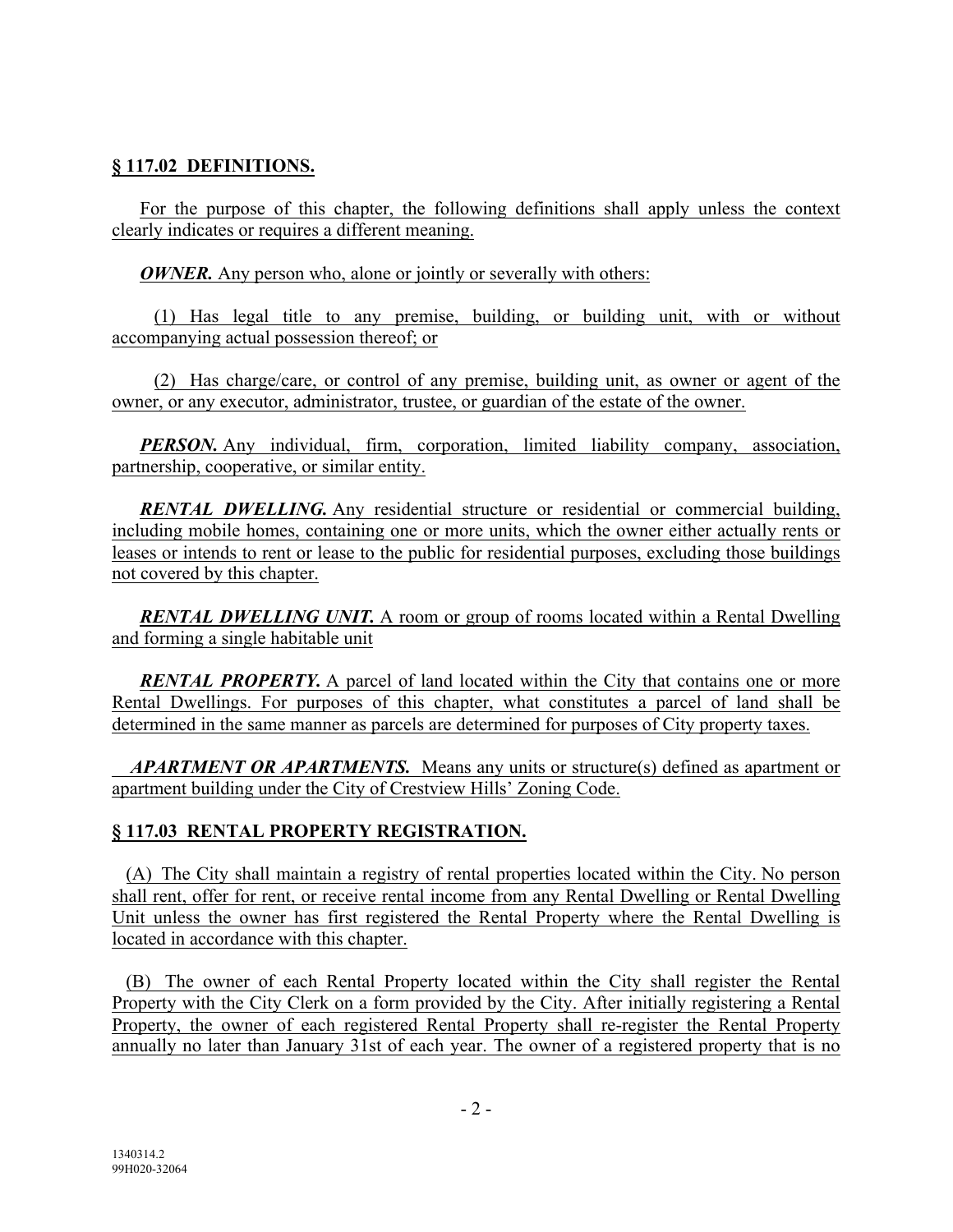longer offered for rent shall request in writing that the property be removed from the City's rental property registry.

(C) Each Rental Property owner shall provide the following information upon registration and re-registration:

(1) The street address of the Rental Property;

(2) The number of Rental Dwelling Units at the Rental Property;

(3) The name and address of the Rental Property owner(s);

(4) Contact information for a responsible party, who shall be a natural person, which shall include:

(a) The responsible party's name;

(b) The responsible party's mailing address;

(c) The responsible party's telephone number(s);

(d) The responsible party's email address;

(e) The responsible party's fax number, if one exists.

(5) All contact information required by division (4) for a person authorized to make or order repairs or service in order to remedy violations of state or City codes at the Rental Property, if different from the responsible party.

(D) The owner of each registered Rental Property shall update any information provided to the City within thirty (30) days of any change.

(E) In order to compensate the City for its costs in administering the rental property registration program, all Rental Properties shall be subject to an annual registration fee of fifteen dollars (\$15.00), which shall be payable at the time of registration or re-registration. Any unpaid registration fee shall be added to the City property tax bill for the Rental Property. Any owner who fails to pay a fee added to the Rental Property's City tax bill by the due date for City property taxes shall be assessed a late fee of fifteen dollars (\$15.00) for each month within the calendar year that the registration fee remains unpaid. Any unpaid registration fees and/or late fees shall be added to City property tax bills in subsequent years.

 (F) Registration under this chapter is nontransferable. A new owner of a Rental Property shall register the Rental Property within thirty (30) days of acquiring title or other legal right of possession.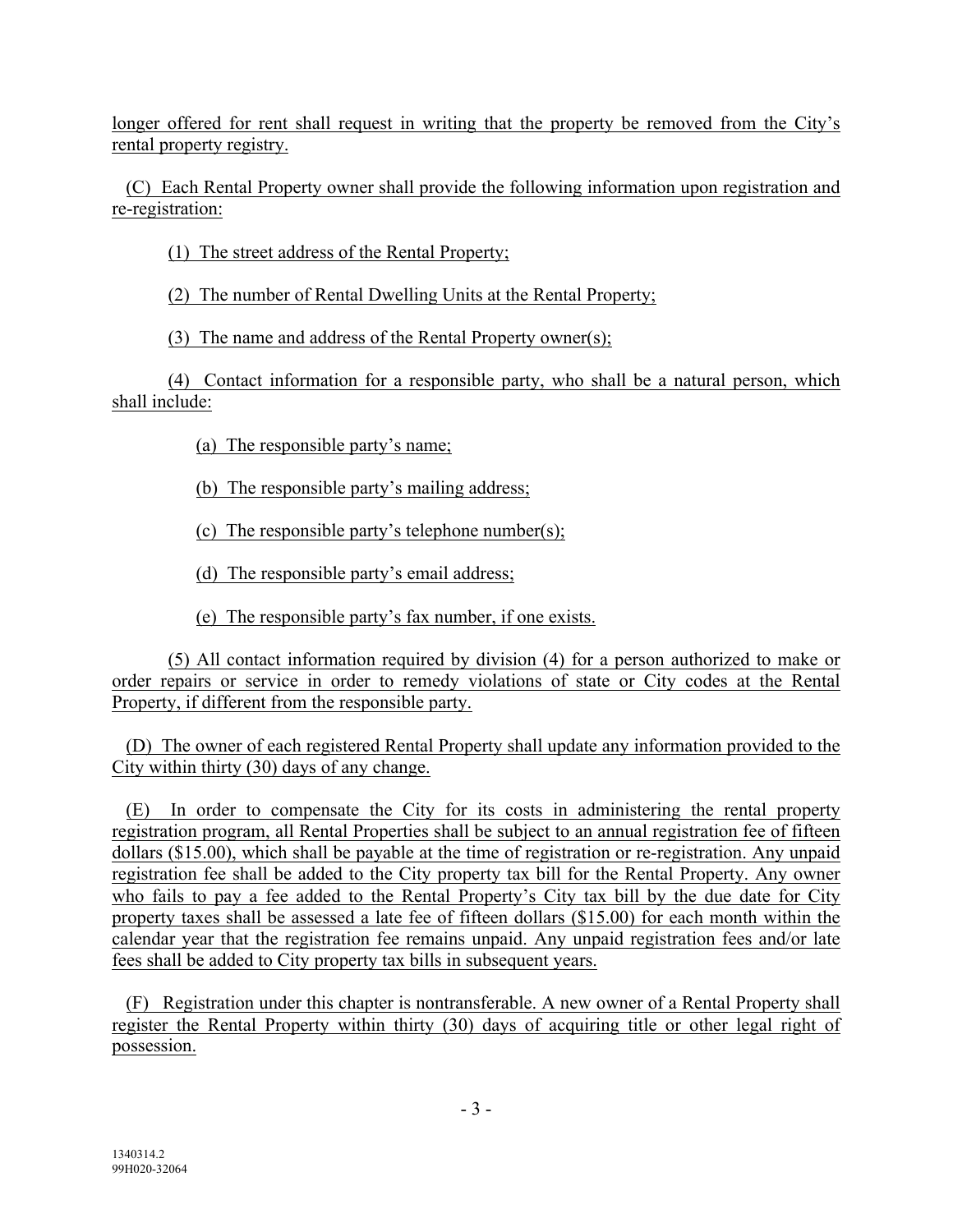(G) Upon fulfillment of the registration application and payment of registration fee, and compliance with licensing requirements set forth in Section 117.04, the applicant shall be issued a license for the one year period, which is non-assignable and non-transferrable.

# **§ 117.04 LICENSING AND LICENSING REQUIREMENTS**

- (A) The following minimum standards and conditions shall be met in order to obtain and maintain a rental dwelling license:
	- 1. The rental dwelling shall comply with all applicable provisions of the Kentucky Building Code, Kentucky Standards of Safety, Nuisance Code, Property Code and Zoning Ordinance.
	- 2. The rental dwelling shall not exceed the maximum number of units as permitted under the Zoning Code.
	- 3. The rental dwelling shall not within the preceding twelve month period have had four or more Building Code, Zoning Code, or Nuisance Code violations, or any combination thereof in the preceding twelve month period.
	- 4. The rental dwelling shall not be overcrowded or illegally occupied in violation of any applicable Code
	- 5. The owner of the rental dwelling shall not be delinquent in the payment of any financial obligation owed to the City, included, but not limited to, occupational license taxes or other taxes, liens, and/or inspection fees
- (B) Failure to comply with any of the City, State, or Federal standards and conditions shall be adequate grounds for denial, refusal to renew, revocation or suspension of any rental dwelling license following the procedures established by this Chapter.

# **§ 117.05 VACATION OF AFFECTED RENTAL DWELLINGS**

When any rental dwelling license has been denied, suspended, revoked, or the property owner has failed to apply for or renew, or register the property, the City Administrator shall order the rental dwelling or rental dwelling unit vacated, giving the tenants thereof a reasonable time to arrange for new housing, not to exceed 60 days. No rental dwelling unit shall be rented again until the rental dwelling property owner/license holder is properly licensed.

# **§ 117.06 CIVIL ACTION TO ENFORCE**

Civil action may be commenced by the City Attorney to enforce any provision of this Ordinance, including, but not limited to, injunctive relief to compel the vacating of the premises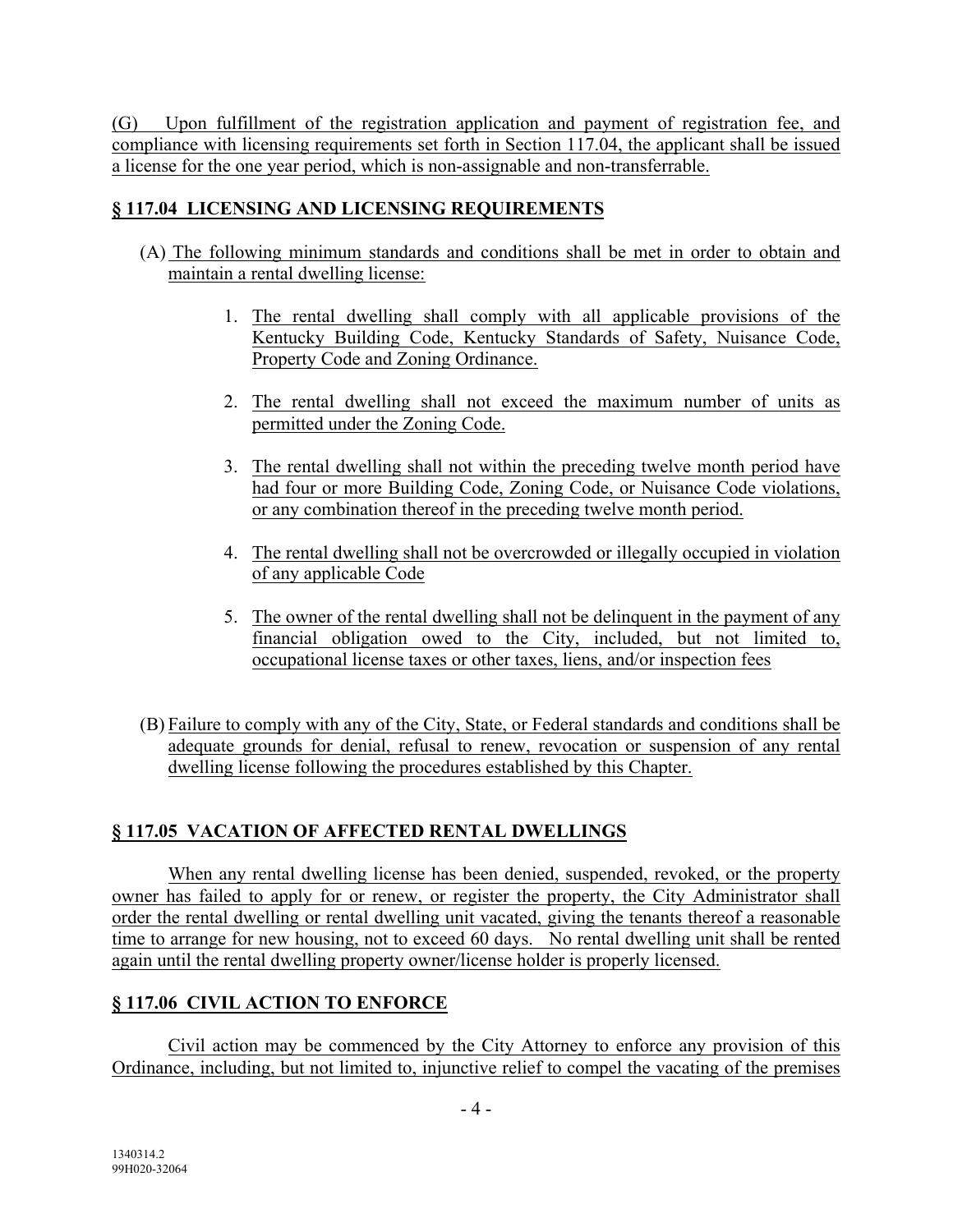and/or to prohibit the renting out of a dwelling unit which has not been properly registered, damages for past due rental fees, fines, penalties and interest. In addition to injunction and/or damages, the City may also recover from the dwelling unit owner all legal costs, fees, and attorney fees attendant with commencing civil action to enforce this Ordinance.

Any Civil action to enforce this Ordinance shall be brought in the Kenton Circuit Court.

# §**117.07 APPEALS**

Any rental dwelling property owner/license holder who is denied a license, or whose license has been suspended or revoked by the City Administrator, may appeal that decision to the Mayor. The Mayor may affirm the appealed action; reverse the appealed action; and/or modify the appealed action by reversing with conditions or granting an extension of time for performance of any act required where there is undue hardship connected with the performance of any act required by this Chapter.

The decision of the Mayor shall be reduced to writing and shall be final. The written decision shall be mailed by certified mail to the appellant. Any aggrieved party to a final decision may appeal within 30 days of the date of the issuance thereof to the Kenton Circuit Court.

# **§ 117.99 PENALTY.**

- (A) Any person who violates any provision of this chapter shall be deemed guilty of a Class B misdemeanor and imposition of a civil penalty of fifty dollars (\$50.00) per day for each day the property is in violation of the Ordinance. Each day of violation constitutes a separate offense.
- (B) The City shall possess a lien on property for all fines, penalties, charges, past-due amounts, fees, attorney fees, and all other reasonable costs associated with enforcing this chapter, and the placing of a lien on a parcel of real property pursuant to this Code. The lien shall be superior to and have priority over all other liens filed subsequently, except state, county, school board and city taxes.
- (C) Failure to register property and pay the registration fee in accordance with this Chapter, or revocation, suspension, or denial of said registration license, may constitute grounds for denial of or revocation of any and all other licenses and privileges to do business in the City, including, but not limited to, the occupational license.
- (D) The remedies and penalties provided herein are not to be deemed exclusive. They shall be in addition to and do not supersede or preempt other remedies such as condemnation, written violation orders and warnings, citations, nuisance code violation remedies, etc. Further, the remedies herein do not supersede or affect the legal rights and remedies